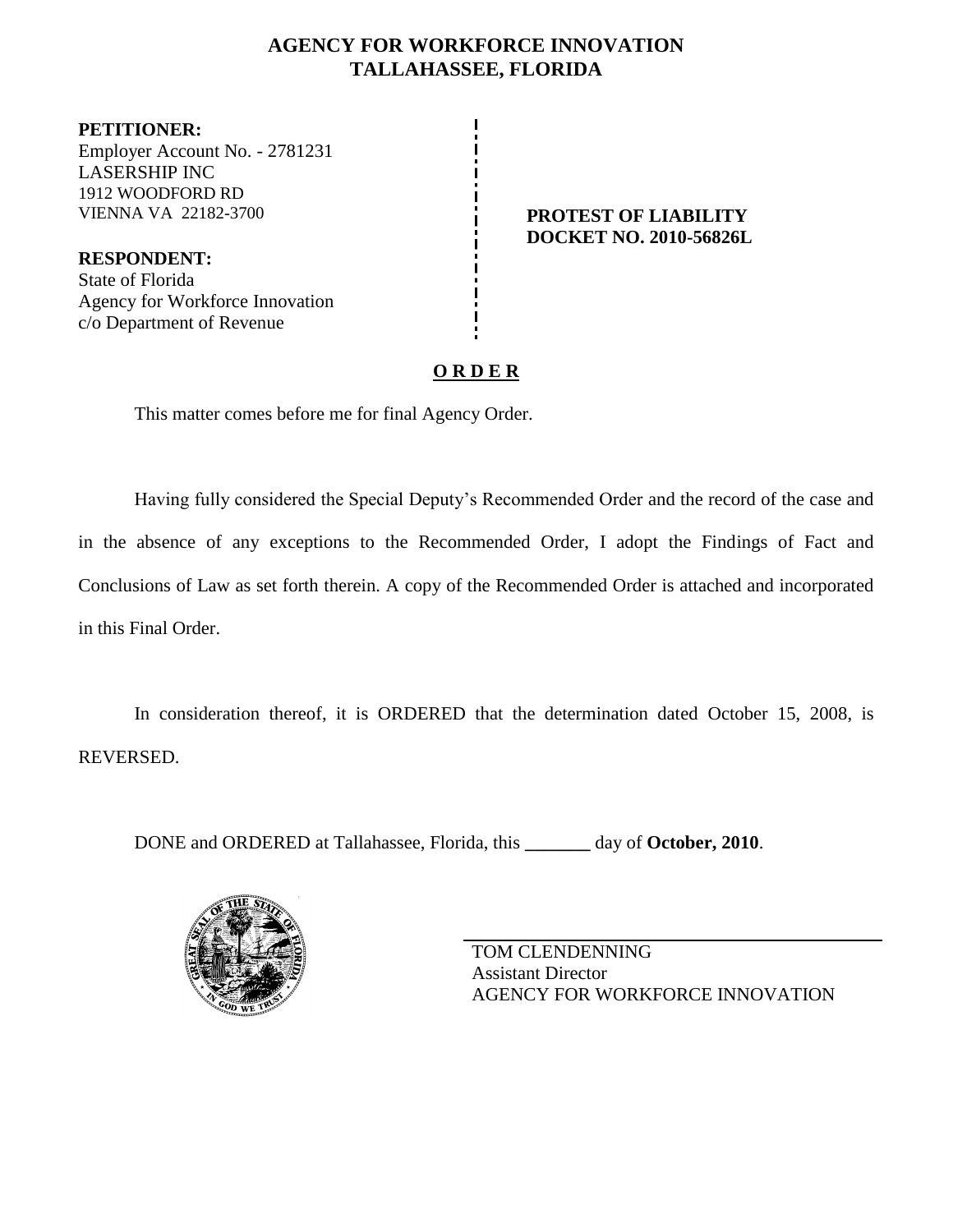## **AGENCY FOR WORKFORCE INNOVATION Unemployment Compensation Appeals**

MSC 345 CALDWELL BUILDING 107 EAST MADISON STREET TALLAHASSEE FL 32399-4143

### **PETITIONER:**

Employer Account No. - 2781231 LASERSHIP INC 1912 WOODFORD RD VIENNA VA 22182-3700

> **PROTEST OF LIABILITY DOCKET NO. 2010-56826L**

### **RESPONDENT:**

State of Florida Agency for Workforce Innovation c/o Department of Revenue

# **RECOMMENDED ORDER OF SPECIAL DEPUTY**

TO: Assistant Director,

Agency for Workforce Innovation

This matter comes before the undersigned Special Deputy pursuant to the Petitioner's protest of the Respondent's determination dated October 15, 2008.

After due notice to the parties, a telephone hearing was held on August 16, 2010. The Petitioner was represented by its tax representative. The Petitioner's General Manager of the Miami Branch testified as a witness. The Respondent was represented by a Department of Revenue Area Service Center Manager.

The record of the case, including the recording of the hearing and any exhibits submitted in evidence, is herewith transmitted. Proposed Findings of Fact and Conclusions of Law were not received.

### **Issue:**

Whether services performed for the Petitioner by the Joined Party and other individuals working as transportation driver and warehouse constitute insured employment pursuant to Sections 443.036(19), 443.036(21); 443.1216, Florida Statutes, and if so, the effective date of the liability.

## **Findings of Fact:**

- 1. The Petitioner is a Virginia corporation which operates a branch office in Miami to provide warehouse and delivery services for the Petitioner's clients. The delivery services are performed by individuals who are classified by the Petitioner as independent contractors.
- 2. On July 30, 2007, the Joined Party entered into an *Independent Contractor Agreement* with the Petitioner to work as a driver on a nonexclusive basis.
- 3. The Agreement provides that the Joined Party will provide the services as an independent contractor and not as an employee of the Petitioner and that the Joined Party is not entitled to receive the benefits provided to the Petitioner's employees.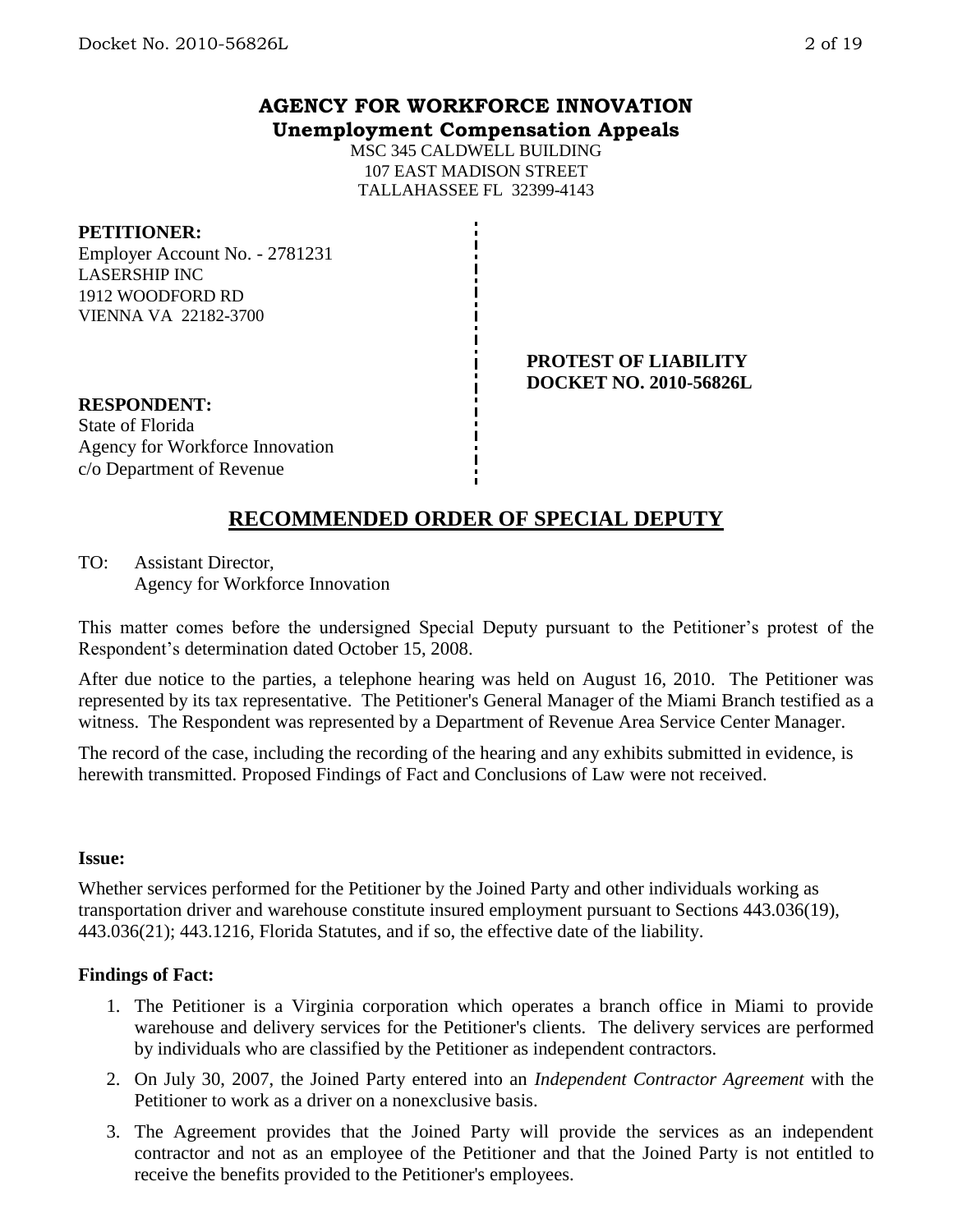- 4. The Agreement states that the Joined Party has the right to work for other companies and to make the Joined Party's services available to the general public. The Agreement states that the Joined Party has the right to accept or reject any work offered by the Petitioner, that the Joined Party is not required to personally perform the work, and that the Joined Party may hire others to perform the work for him.
- 5. The Agreement states that the Joined Party is responsible for providing the vehicle which the Joined Party will use to perform the delivery services. The Joined Party was responsible for all costs associated with the Joined Party's vehicle including, but not limited to, fuel, repair, maintenance, toll expenses, parking, traffic tickets, and insurance. The Joined Party was responsible for all other equipment, tools, materials, and supplies that might be needed to perform the work.
- 6. The Agreement provides that the Petitioner will pay the Joined Party forty-five percent of the gross receipts generated by the Joined Party's completed work or will pay the Joined Party a mutually agreed upon price per job.
- 7. The Agreement was for the term of one year with renewal by written mutual assent of both parties. Either party could terminate the Agreement with thirty days written notice.
- 8. The Joined Party also entered into an *Equipment Lease* with the Petitioner in order to lease a twoway radio from the Petitioner. The lease payment was in the amount of \$22.50 per week to be paid in biweekly installments.
- 9. The Petitioner did not provide any training to the Joined Party.
- 10. Whenever the Petitioner offered work to the Joined Party the Petitioner provided information concerning the pickup location, the delivery location, and the time frame specified by the customer. The Joined Party had the right to accept or reject the work offer. If the Joined Party accepted the assignment the Joined Party determined the route that he would drive to complete the delivery.
- 11. The Joined Party had an accident during his first week of work and he notified the Petitioner that he was not able to drive his own vehicle due to the damage. The Joined Party notified the Petitioner that he had borrowed a vehicle from a family member but that his availability to accept assignments was limited. After working for the Petitioner for a period of approximately three weeks the Joined Party notified the Petitioner that he had accepted work elsewhere.
- 12. The Petitioner paid the Joined Party and the other drivers on a biweekly basis. No taxes were withheld from the pay and at the end of the year the Petitioner reported the earnings of each driver to the Internal Revenue Service on Form 1099-MISC.

# **Conclusions of Law:**

- 13. The issue in this case, whether services performed for the Petitioner constitute employment subject to the Florida Unemployment Compensation Law, is governed by Chapter 443, Florida Statutes. Section 443.1216(1)(a)2., Florida Statutes, provides that employment subject to the chapter includes service performed by individuals under the usual common law rules applicable in determining an employer-employee relationship.
- 14. The Supreme Court of the United States held that the term "usual common law rules" is to be used in a generic sense to mean the "standards developed by the courts through the years of adjudication." United States v. W.M. Webb, Inc., 397 U.S. 179 (1970).
- 15. The Supreme Court of Florida adopted and approved the tests in 1 Restatement of Law, Agency 2d Section 220 (1958), for use to determine if an employment relationship exists. See Cantor v. Cochran, 184 So.2d 173 (Fla. 1966); Miami Herald Publishing Co. v. Kendall, 88 So.2d 276 (Fla.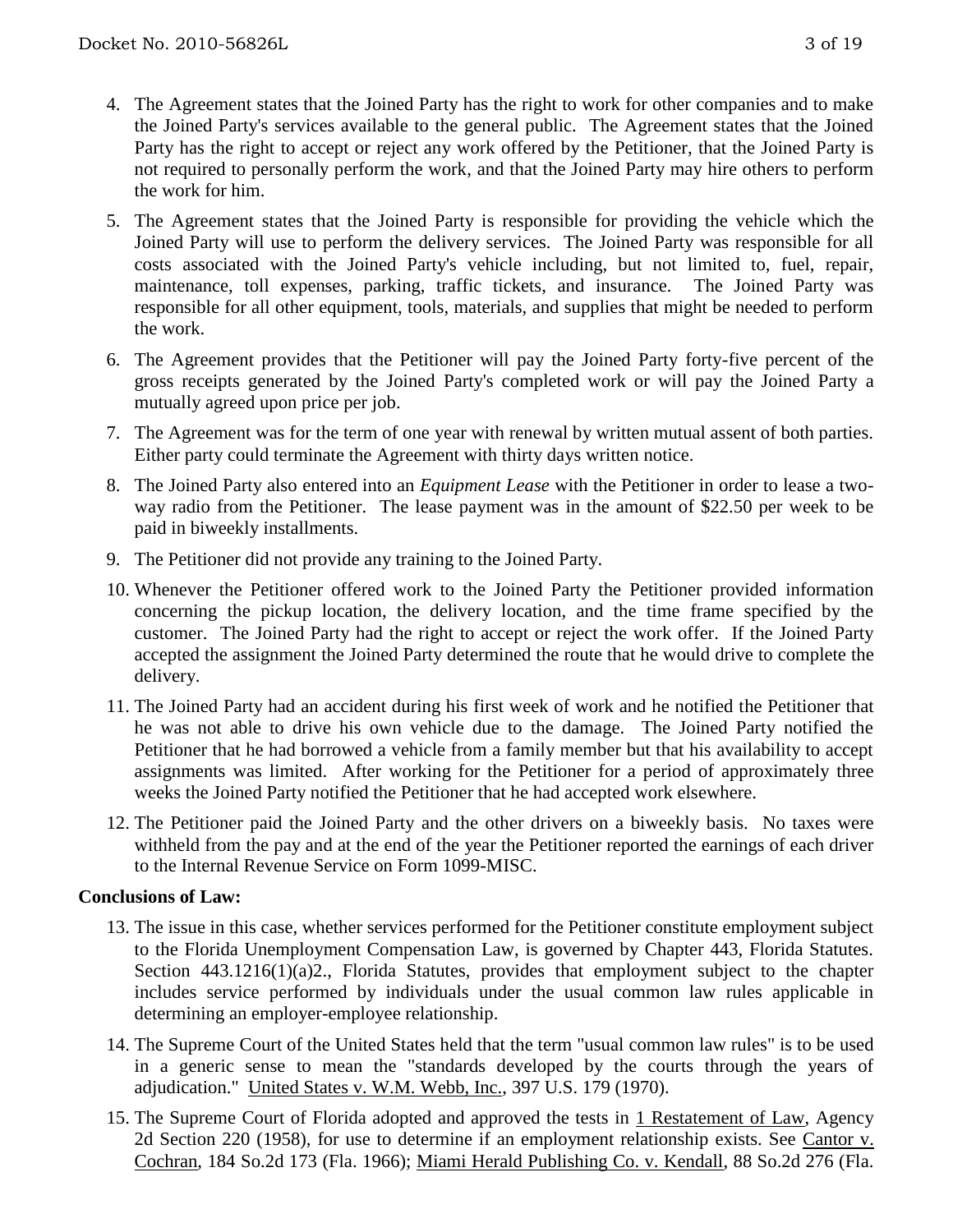1956); Magarian v. Southern Fruit Distributors, 1 So.2d 858 (Fla. 1941); see also Kane Furniture Corp. v. R. Miranda, 506 So.2d 1061 (Fla. 2d DCA 1987).

- 16. Restatement of Law is a publication, prepared under the auspices of the American Law Institute, which explains the meaning of the law with regard to various court rulings. The Restatement sets forth a nonexclusive list of factors that are to be considered when judging whether a relationship is an employment relationship or an independent contractor relationship.
- 17. 1 Restatement of Law, Agency 2d Section 220 (1958) provides:
	- (1) A servant is a person employed to perform services for another and who, in the performance of the services, is subject to the other's control or right of control.
	- (2) The following matters of fact, among others, are to be considered:
		- (a) the extent of control which, by the agreement, the business may exercise over the details of the work;
		- (b) whether or not the one employed is engaged in a distinct occupation or business;
		- (c) the kind of occupation, with reference to whether, in the locality, the work is usually done under the direction of the employer or by a specialist without supervision;
		- (d) the skill required in the particular occupation;
		- (e) whether the employer or the worker supplies the instrumentalities, tools, and the place of work for the person doing the work;
		- (f) the length of time for which the person is employed;
		- (g) the method of payment, whether by the time or by the job;
		- (h) whether or not the work is a part of the regular business of the employer;
		- (i) whether or not the parties believe they are creating the relation of master and servant;
		- (j) whether the principal is or is not in business.
- 18. Comments in the Restatement explain that the word "servant" does not exclusively connote manual labor, and the word "employee" has largely replaced "servant" in statutes dealing with various aspects of the working relationship between two parties.
- 19. In Department of Health and Rehabilitative Services v. Department of Labor & Employment Security, 472 So.2d 1284 (Fla.  $1<sup>st</sup>$  DCA 1985) the court confirmed that the factors listed in the Restatement are the proper factors to be considered in determining whether an employer-employee relationship exists. However, in citing La Grande v. B&L Services, Inc., 432 So.2d 1364, 1366 (Fla.  $1<sup>st</sup> DCA$  1983), the court acknowledged that the question of whether a person is properly classified an employee or an independent contractor often cannot be answered by reference to "hard and fast" rules, but rather must be addressed on a case-by-case basis.
- 20. The "extent of control" referred to in Restatement Section  $220(2)(a)$ , has been recognized as the most important factor in determining whether a person is an independent contractor or an employee. Employees and independent contractors are both subject to some control by the person or entity hiring them. The extent of control exercised over the details of the work turns on whether the control is focused on the result to be obtained or extends to the means to be used. A control directed toward means is necessarily more extensive than a control directed towards results. Thus, the mere control of results points to an independent contractor relationship; the control of means points to an employment relationship. Furthermore, the relevant issue is "the extent of control which, by the agreement, the master may exercise over the details of the work." Thus, it is the right of control, not actual control or actual interference with the work, which is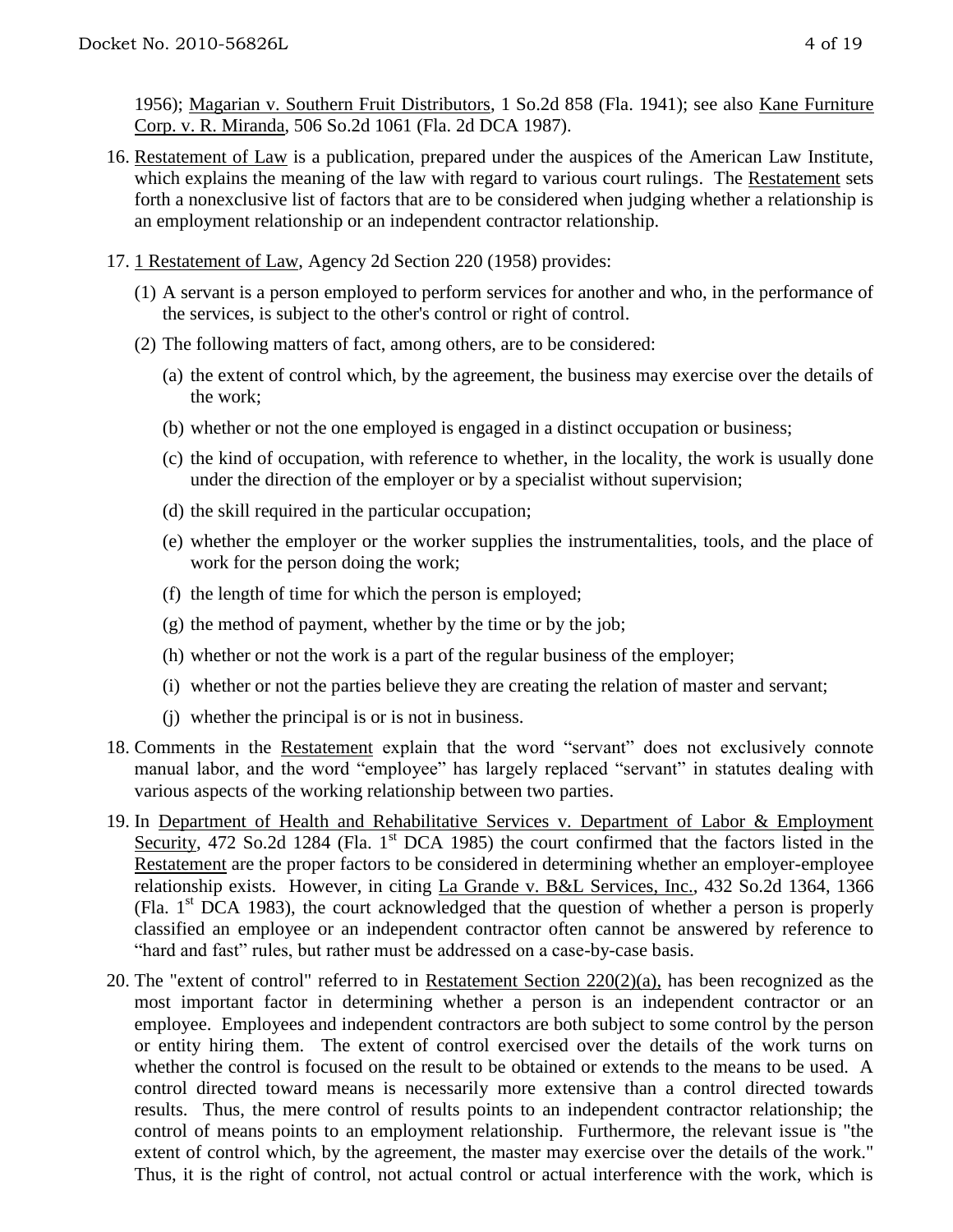significant in distinguishing between an independent contractor and an employee. Harper ex rel. Daley v. Toler, 884 So.2d 1124 (Fla. 2nd DCA 2004).

- 21. The agreement in this case, the *Independent Contractor Agreement*, sets forth the extent of control which the Petitioner had the right to exercise over the details of the work. The Agreement states that the Joined Party was free to perform services for others, free to hire others to perform the work, and free to accept or reject any work. The Agreement does not indicate that the Petitioner had the right to exercise any control over the means and manner that the Joined Party used to perform the work.
- 22. The Joined Party provided the vehicle and any equipment, tools, materials, and supplies that were needed to perform the work. The Joined Party was responsible for all expenses in connection with the delivery services which the Joined Party provided. These facts reveal that the Joined Party had an investment that was at risk.
- 23. The Agreement was for a specified period of time, one year, with the right to renew with the assent of both parties. The Agreement provides that either party could terminate the Agreement prior to the end of the term with thirty days written notice. These facts reveal that the relationship was a contractual relationship rather than an at-will relationship subject to termination at any time without prior notice.
- 24. The Joined Party's earnings were not based on time worked. The earnings were based on either the Joined Party's production or by the job. No payroll taxes were withheld from the pay and the Joined Party was not entitled to the fringe benefits which the Petitioner provided to the Petitioner's employees.
- 25. The words found in a contract are to be given meaning and are the best possible evidence of the intent of the contracting parties. Jacobs v. Petrino, 351 So.2d 1036 (Fla. 4<sup>th</sup> DCA 1976). The Florida Supreme Court held that in determining the status of a working relationship, the agreement should be honored, unless other provisions of the agreement, or the actual practice of the parties, demonstrate that the agreement is not a valid indicator of the status of the working relationship. Keith v. News & Sun Sentinel Co., 667 So.2d 167 (Fla. 1995).
- 26. In <u>Kearns v. Dept. of Labor and Employment Security</u>, 680 So. 2d 619 (Fla. 3<sup>rd</sup> DCA 1996) it was held that a secretary who worked in the office of an attorney was an independent contractor. The court placed emphasis on the fact that there was an express understanding between the parties that the secretary was an independent contractor, that the secretary provided her own equipment to perform the work, had the right to determine when or if she worked, and was free to perform work for others. Thus, as in Kearns, it is concluded that the Joined Party was an independent contractor while performing services for the Petitioner.

**Recommendation:** It is recommended that the determination dated October 15, 2008, be REVERSED. Respectfully submitted on August 17, 2010.



R. O. SMITH, Special Deputy Office of Appeals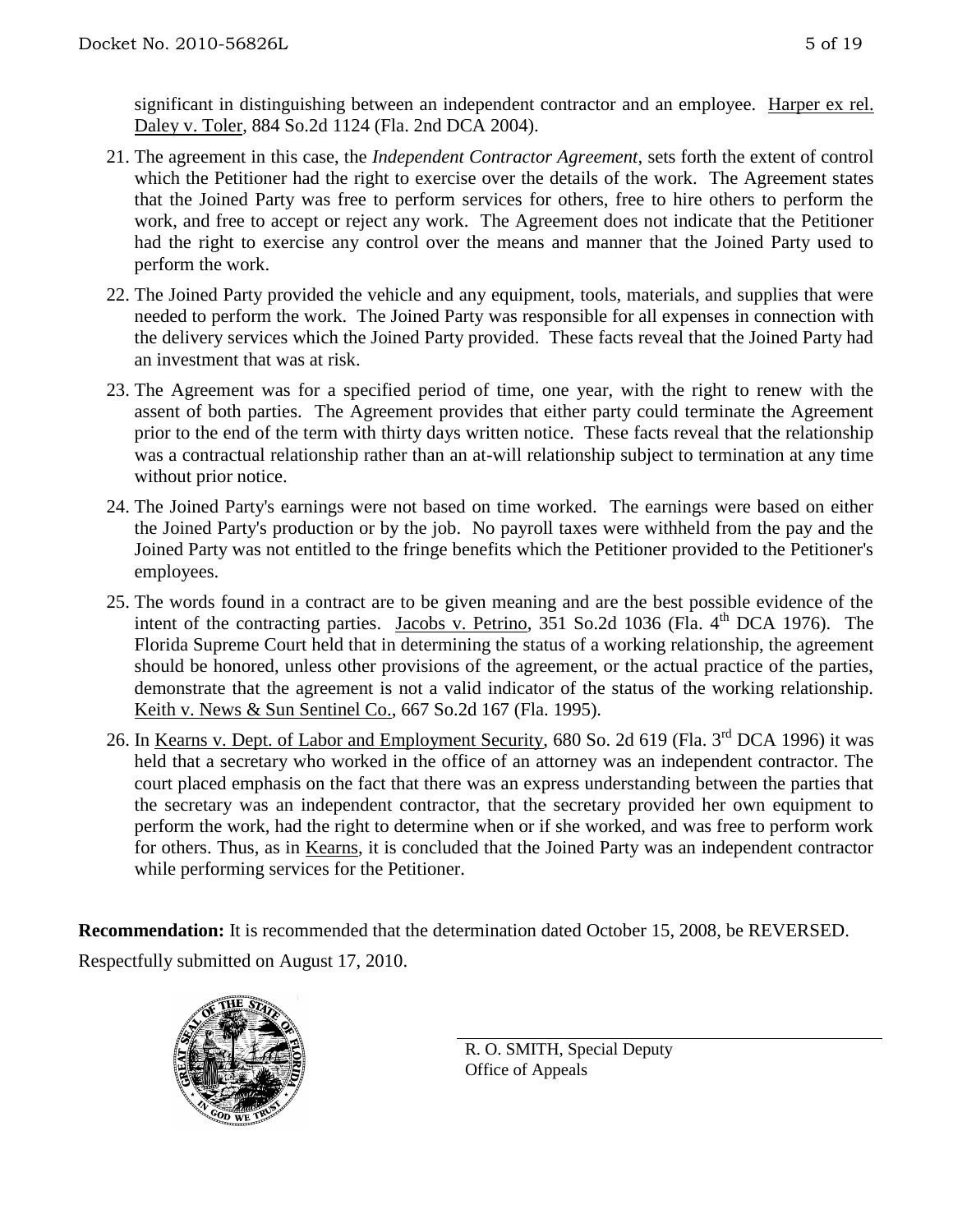## **AGENCY FOR WORKFORCE INNOVATION TALLAHASSEE, FLORIDA**

#### **PETITIONER:**

Employer Account No. - 2781231 LASERSHIP INC 1912 WOODFORD RD VIENNA VA 22182-3700

> **PROTEST OF LIABILITY DOCKET NO. 2008-124401L**

**RESPONDENT:** State of Florida AGENCY FOR WORKFORCE INNOVATION c/o Department of Revenue

# **REMAND ORDER**

This matter comes before me for final Agency Order.

The issue before me is whether services performed for the Petitioner by the Joined Party and other individuals as transportation drivers/warehouse workers constitute employment pursuant to §443.036(19); 443.036(21); 443.1216, Florida Statutes.

A telephone hearing was held on February 10, 2009. The Petitioner, Joined Party, and Respondent appeared and testified at the hearing. A recommended order in favor of the Petitioner was issued by the Special Deputy on July 1, 2009. No parties filed exceptions to the recommended order. An Agency review of the hearing record revealed that procedural error required remanding of the case. The Agency issued a remand order on October 1, 2009, in order to allow cross-examination of witnesses by the Joined Party and rebuttal testimony from the parties as appropriate.

A second telephone hearing was held on November 10, 2009. The Petitioner, Joined Party, and Respondent appeared for the hearing. A recommended order in favor of the Petitioner was issued by the Special Deputy on December 4, 2009. No parties filed exceptions to the recommended order. This subsequent hearing was also subject to review by the Agency. This Order is the result of that Agency review.

With respect to the recommended order, Section 120.57(1)(1), Florida Statutes, provides:

The agency may adopt the recommended order as the final order of the agency. The agency in its final order may reject or modify the conclusions of law over which it has substantive jurisdiction and interpretation of administrative rules over which it has substantive jurisdiction. When rejecting or modifying such conclusions of law or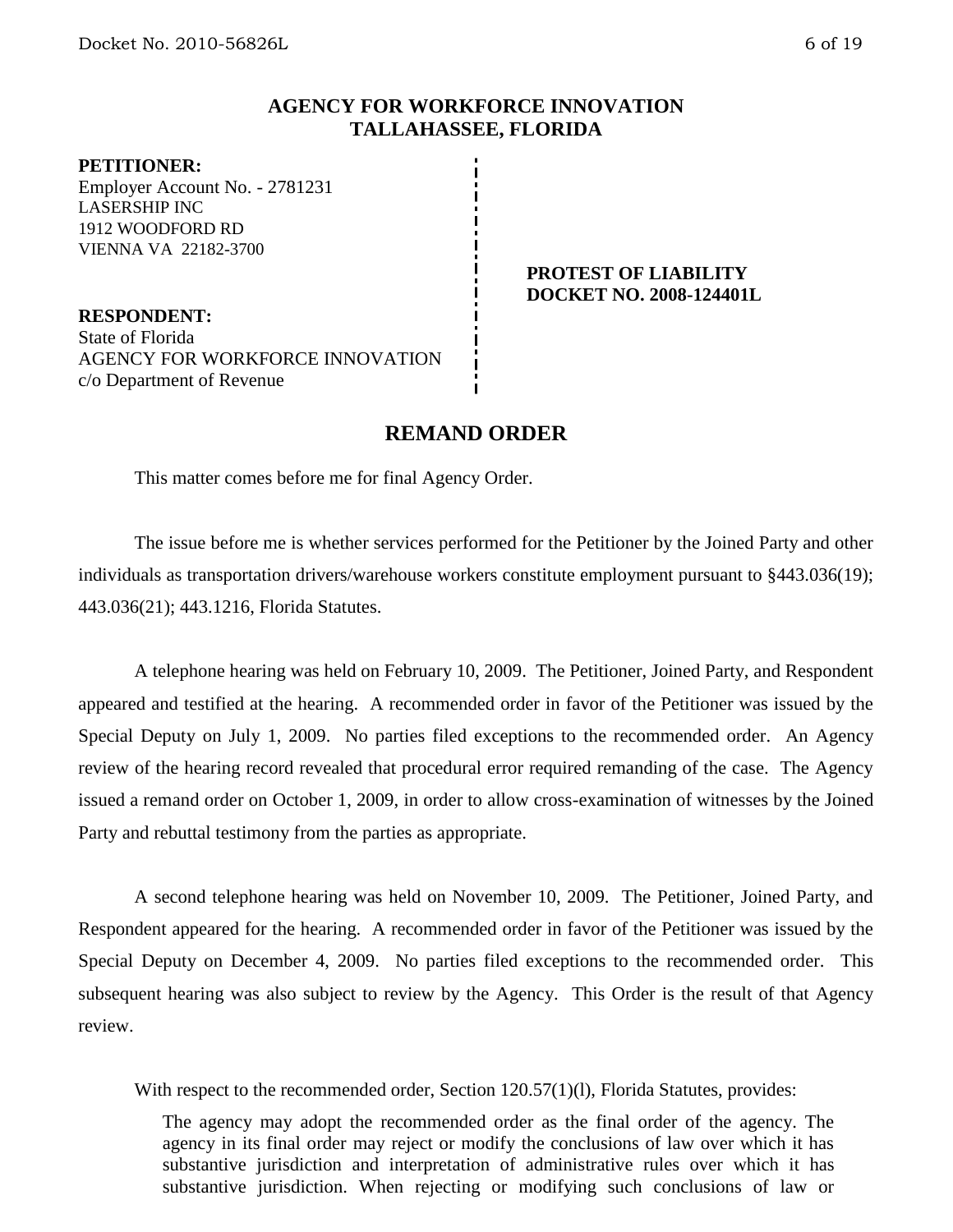interpretation of administrative rule, the agency must state with particularity its reasons for rejecting or modifying such conclusion of law or interpretation of administrative rule and must make a finding that its substituted conclusion of law or interpretation of administrative rule is as or more reasonable than that which was rejected or modified. Rejection or modification of conclusions of law may not form the basis for rejection or modification of findings of fact. The agency may not reject or modify the findings of fact unless the agency first determines from a review of the entire record, and states with particularity in the order, that the findings of fact were not based upon competent substantial evidence or that the proceedings on which the findings were based did not comply with essential requirements of law.

A complete review of the record establishes that the Special Deputy did not comply with the remand order issued by the Agency and did not allow any party to provide rebuttal testimony during the hearing held on November 10, 2009. Section 120.57(1)(1), Florida Statutes, provides that the Agency may reject findings of fact when the Agency determines from a review of a hearing record that the findings are not based on competent substantial evidence or that the proceedings on which findings were based did not comply with essential requirements of law. Section 120.57(1)(b), Florida Statutes, further provides that all parties must have an opportunity to respond, to present evidence and argument on all issues involved, to conduct cross-examination, and submit rebuttal evidence. The Special Deputy's failure to allow all parties an opportunity to provide additional or rebuttal evidence during both hearings was a violation of section 120.57(1)(b), Florida Statutes, and provides a basis for rejecting the Special Deputy's findings under section 120.57(1)(l), Florida Statutes, since the hearings did not comply with the essential requirements of law.

A review of the entire hearing record also reveals that the Special Deputy failed to ensure that the Joined Party was provided adequate translation services for both hearings. Specifically, the Special Deputy did not inform all interpreters that they were being recorded, did not place all interpreters under oath, and did not ensure that the interpreters translated all testimony completely and accurately. During the November 10, 2009, hearing, the Special Deputy did not act in response to the Petitioner's objections that the interpreter translating testimony inaccurately. These procedural errors, along with the procedural errors addressed above, constitute a denial of the Joined Party's due process right to be heard. In the face of the recurring procedural errors present in both hearings conducted by the Special Deputy, the hearing must be remanded to preserve the rights of all parties involved in the case.

In consideration thereof, it is ORDERED that the case is REMANDED for a hearing de novo. The definition of "de novo" is "anew" or "from the beginning," and a "hearing de novo" is a new hearing. The case will now be assigned to another special deputy, and a new hearing will be scheduled. The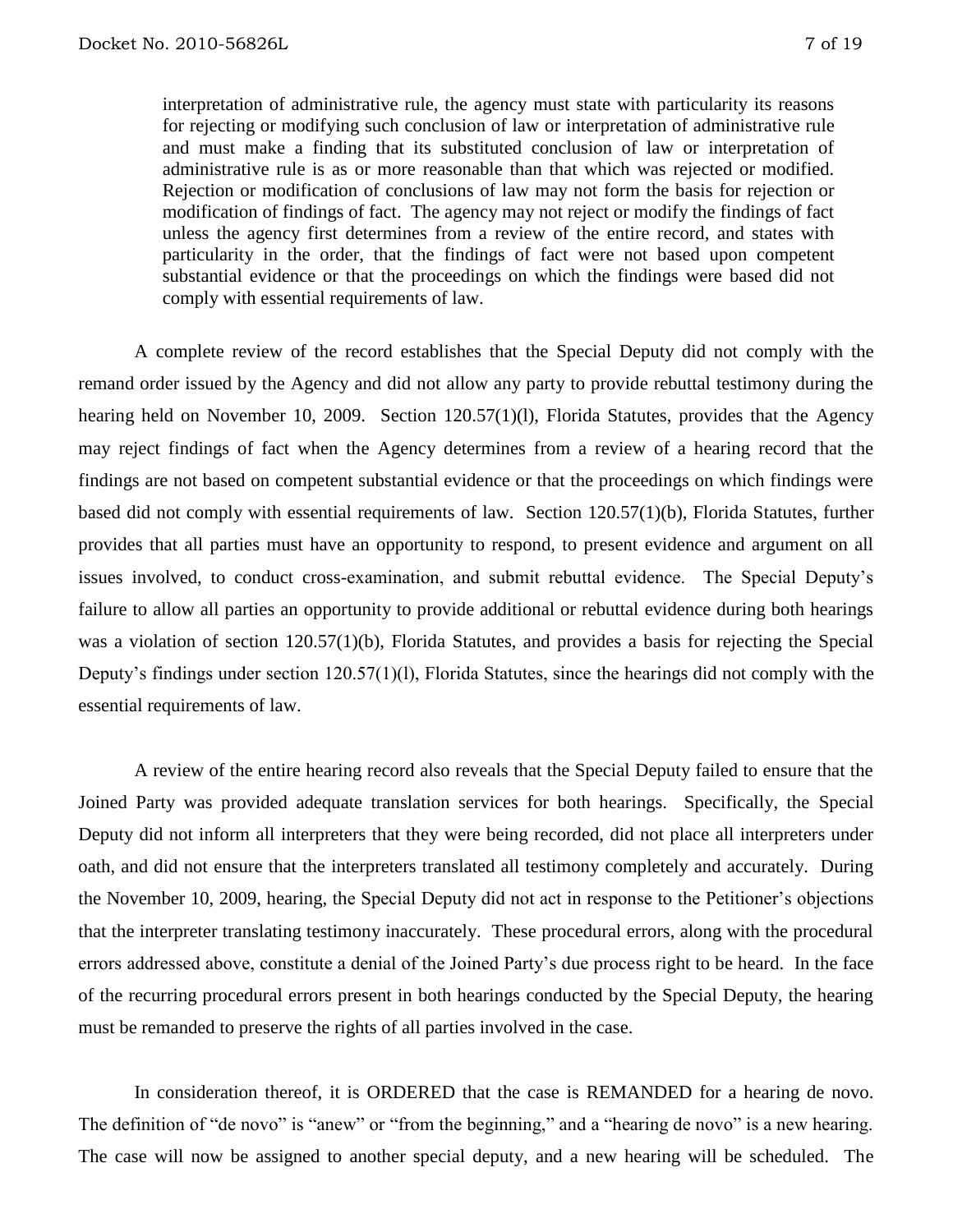parties should receive written notice that the hearing is being held de novo, that the hearing will be conducted as if the previous hearings on the issue did not take place, and that the parties should be prepared to submit all testimony and evidence that they wish to have considered at the time of the hearing. All witnesses should appear on behalf of the parties for the next hearing since the prior testimony of witnesses cannot considered by the special deputy. An interpreter other than the interpreter used in the November 10, 2009, hearing will be provided for the Joined Party by the Agency without cost to the Joined Party. Upon the conclusion of the next hearing, the Special Deputy will issue another recommended order based only on the new hearing record.

DONE and ORDERED at Tallahassee, Florida, this **\_\_\_\_\_** day of **May, 2010**.



TOM CLENDENNING Director, Unemployment Compensation Services AGENCY FOR WORKFORCE INNOVATION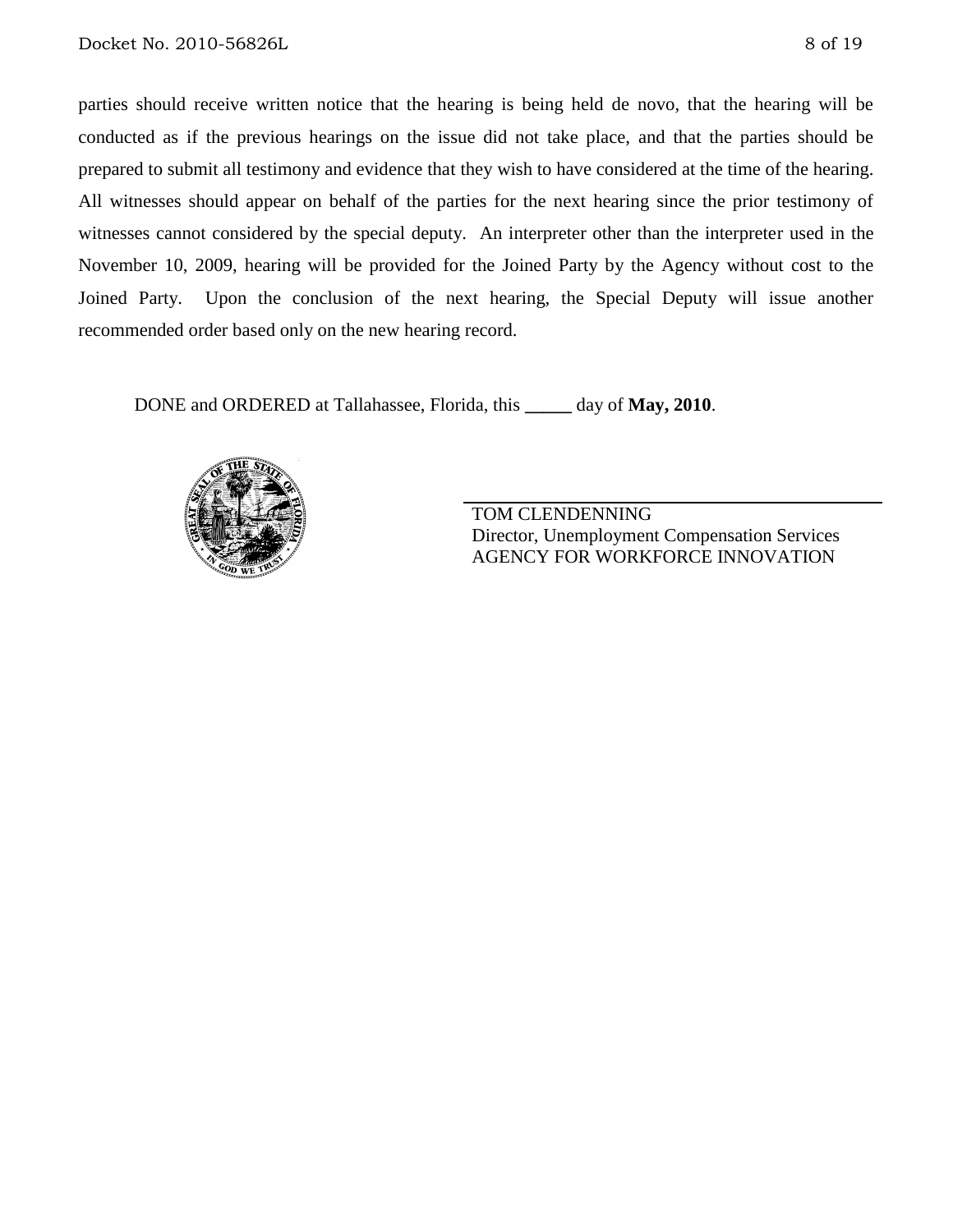# **AGENCY FOR WORKFORCE INNOVATION Unemployment Compensation Appeals**

MSC 346 Caldwell Building 107 East Madison Street Tallahassee FL 32399-4143

### **PETITIONER:**

Employer Account No. - 2781231 LASERSHIP INC 1912 WOODFORD RD VIENNA VA 22182-3700

> **PROTEST OF LIABILITY DOCKET NO. 2008-124401L**

### **RESPONDENT:**

State of Florida Agency for Workforce Innovation c/o Department of Revenue

# **RECOMMENDED ORDER OF SPECIAL DEPUTY**

TO: Director, Unemployment Compensation Services Agency for Workforce Innovation

This matter comes before the undersigned Special Deputy pursuant to the Petitioner's protest of the Respondent's determination dated October 15, 2008.

After due notice to both parties, a telephone hearing was held on February 10, 2009. The Petitioner was represented by an unemployment services representative. The Respondent was represented by a Revenue Administrator from the Department of Revenue. The Joined Party represented himself.

The record of the case, including the recording of the hearing and any exhibits submitted in evidence, is herewith transmitted. Proposed Findings of Fact and/or Conclusions of Law were not received.

**Issue:** Whether services performed for the Petitioner by the Joined Party and other individuals working as transportation driver/warehouse workers, constitute insured employment pursuant to Sections 443.036(19), 443.036(21); 443.1216, Florida Statutes, and if so, the effective date of the liability.

**Case History:** A telephone hearing was held on February 10, 2009. The Petitioner, Joined Party, and Respondent appeared. A Recommended Order was issued on July 1, 2009. Subsequently, the Agency issued a Remand Order on October 1, 2009 in order to give the Joined Party the opportunity to crossexamine other parties' witnesses. After due notice to both parties, a supplemental hearing was scheduled on November 10, 2009. The Petitioner, Joined Party, and Respondent appeared. The Joined Party was given the opportunity to cross examine other parties' witnesses.

## **Findings of Fact:**

1. The Petitioner is a corporation in business in Florida as a transportation broker since 2007. The Petitioner provides drivers for over 150 companies. The Joined Party was one of approximately 20 drivers providing the work under the same terms and conditions. The Petitioner would inform drivers through a dispatcher about potential work through Nextel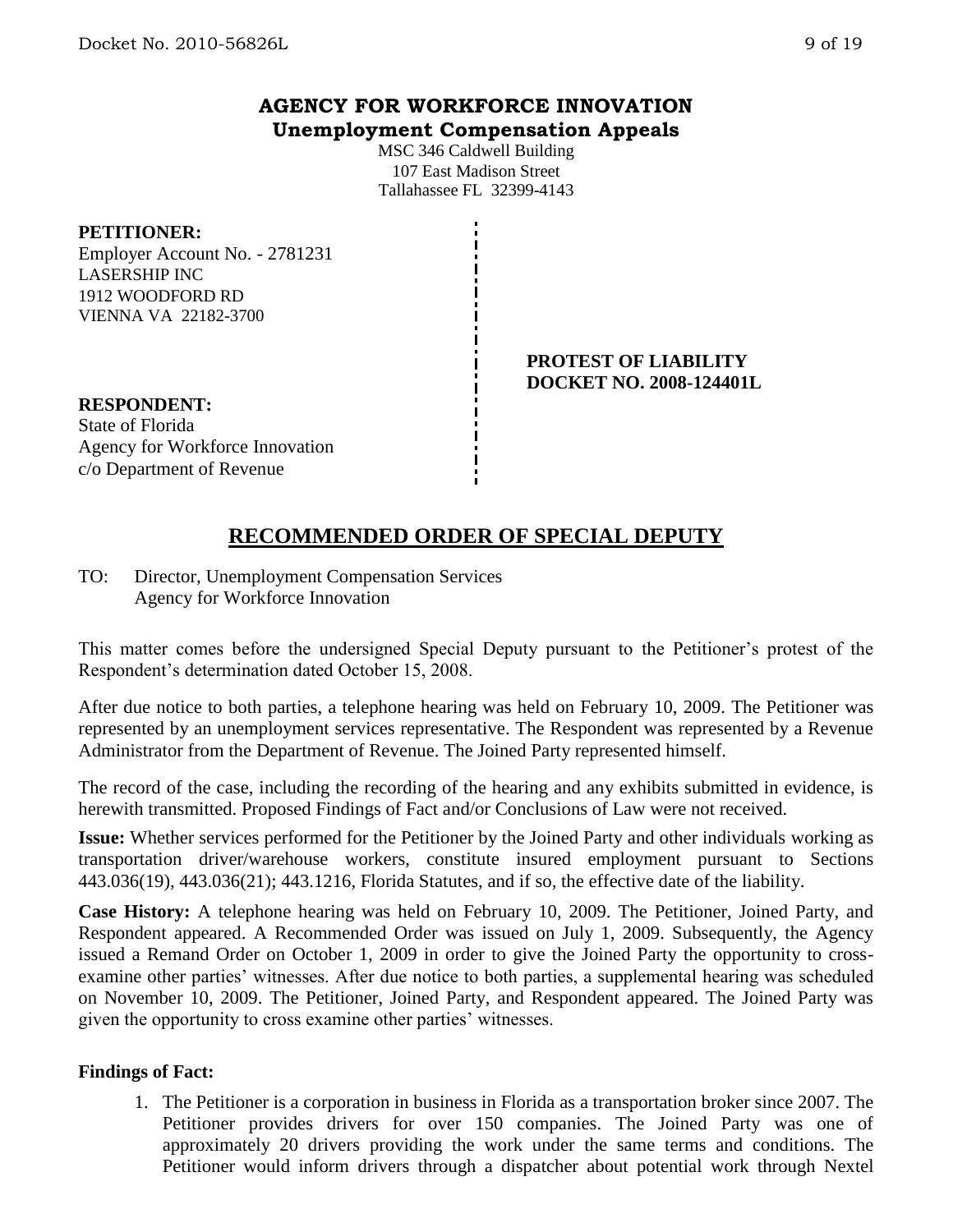phone. Each driver was required to have their own Nextel phone. The Joined Party and other drivers rented the Nextel phones from the Petitioner if they did not have one of their own. The drivers would respond to the Petitioner to accept the jobs as they were available. At the beginning of the association, the Joined Party signed an independent contractor agreement on July 30, 2007.

- 2. Provided in the agreement signed on July 30, 2007, the Joined Party was free to accept jobs from other transportation companies. The Petitioner provided potential jobs and the Joined Party was free to accept or reject work at his own discretion. The Joined Party determined the route he would take to complete deliveries. The Joined Party provided his own vehicle, gasoline, was required to provide his own liability insurance, and was responsible for servicing the vehicle he used to make deliveries.
- 3. Also provided in the agreement, the Joined Party was free to hire other drivers to complete deliveries and did not have to personally render services. Either party was allowed to terminate the agreement by providing 30 days prior notice. The Joined Party was not required to have any specific company logo on his vehicle.
- 4. The Petitioner did not monitor the Joined Party's performance and only knew how the Joined Party was performing through customer feedback. The Petitioner did not provide any workers' compensation coverage to the Joined Party. The Joined Party was paid his commissions through a payroll company that had a contract with the Petitioner.
- 5. The Joined Party had no set hours with the Petitioner. The Joined Party was paid 50% of the customers' invoice for the delivery. The Petitioner set the commission rate through "industry standard." The Petitioner determined the fee charged to customers for delivery services. The Joined Party was required to provide the invoices by 12:00 p.m. the day after performing the services or incur a \$10.00 penalty. The Joined Party and other drivers were required to wear the Petitioner's logo on their shirts when making deliveries. The Joined Party often picked up payroll or transported pharmaceuticals. The Joined Party was required to repair any problems with the deliveries or transport without additional compensation.
- 6. The Joined Party stopped working for the Petitioner around October 2007. The Petitioner did not pay the Joined Party any type of bonus, holiday pay, or sick pay. The Joined Party received a Form 1099 for each year worked.

### **Conclusions of Law:**

- 7. The issue in this case, whether services performed for the Petitioner by transportation driver/warehouse workers constitute employment subject to the Florida Unemployment Compensation Law, is governed by Chapter 443, Florida Statutes. Section 443.1216(1)(a)2., Florida Statutes, provides that employment subject to the chapter includes service performed by individuals under the usual common law rules applicable in determining an employeremployee relationship.
- 8. The Supreme Court of the United States held that the term "usual common law rules" is to be used in a generic sense to mean the "standards developed by the courts through the years of adjudication." United States v. W.M. Webb, Inc., 397 U.S. 179 (1970).
- 9. The Supreme Court of Florida adopted and approved the tests in 1 Restatement of Law, Agency 2d Section 220 (1958), for use to determine if an employment relationship exists. See Cantor v. Cochran, 184 So.2d 173 (Fla. 1966); Miami Herald Publishing Co. v. Kendall, 88 So.2d 276 (Fla. 1956); Mangarian v. Southern Fruit Distributors, 1 So.2d 858 (Fla. 1941); see also Kane Furniture Corp. v. R. Miranda, 506 So2d 1061 (Fla. 2d DCA 1987).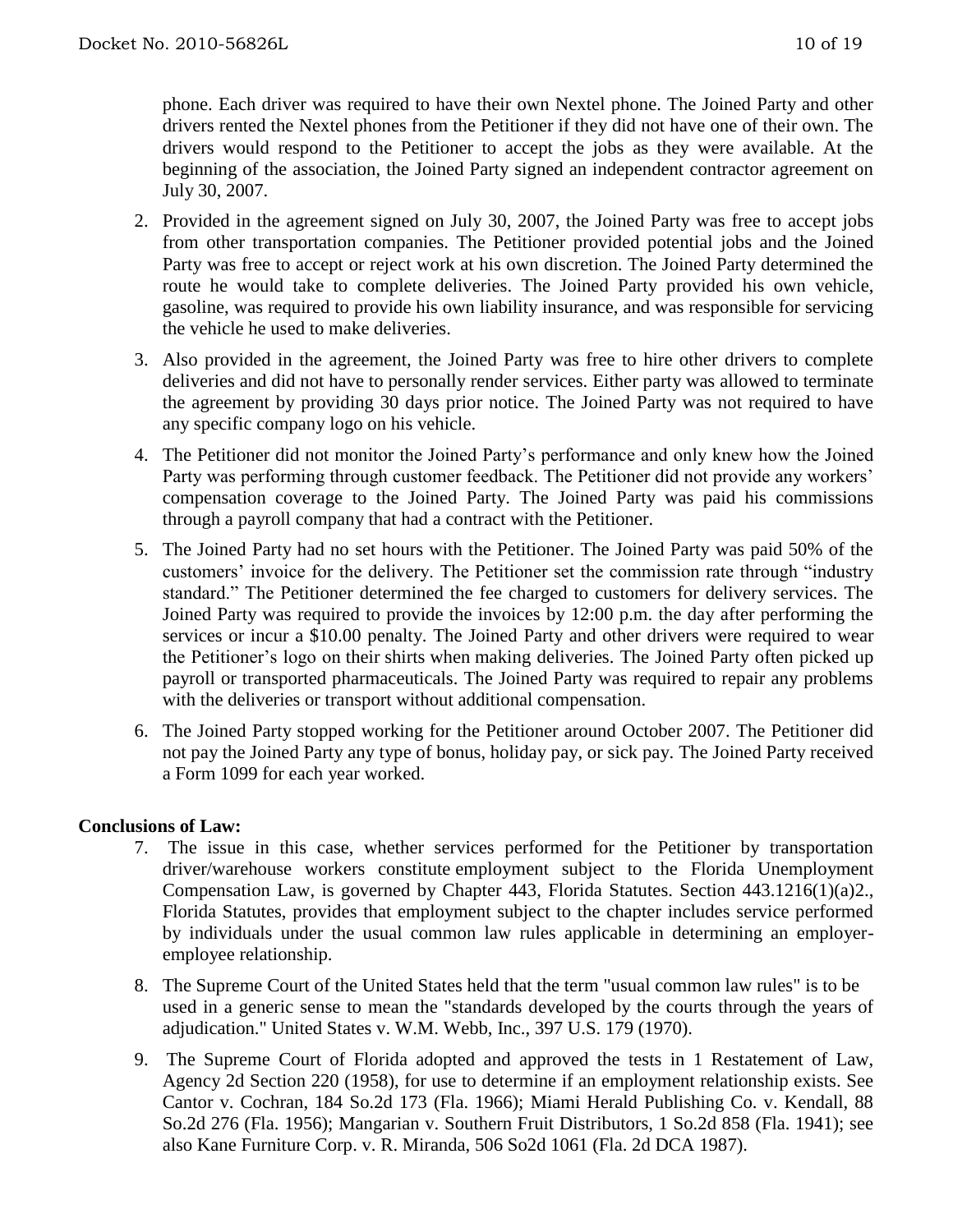- 10. Restatement of Law is a publication, prepared under the auspices of the American Law Institute, which explains the meaning of the law with regard to various court rulings. The Restatement sets forth a nonexclusive list of factors that are to be considered when judging whether a relationship is an employment relationship.
- 11. 1 Restatement of Law, Agency 2d Section 220 (1958) provides:
	- (1) A servant is a person employed to perform services for another and who, in the performance of the services, is subject to the other's control or right of control.
	- (2) The following matters of fact, among others, are to be considered:
		- (a) the extent of control which, by the agreement, the business may exercise over the details of the work;
		- (b) whether or not the one employed is engaged in a distinct occupation or business;
		- (c) the kind of occupation, with reference to whether, in the locality, the work is usually done under the direction of the employer or by a specialist without supervision;
		- (d) the skill required in the particular occupation;
		- (e) whether the employer or the worker supplies the instrumentalities, tools, and the place of work for the person doing the work;
		- (f) the length of time for which the person is employed;
		- $(g)$  the method of payment, whether by the time or by the job;
		- (h) whether or not the work is a part of the regular business of the employer;
		- (i) whether or not the parties believe they are creating the relation of master and servant;
		- (j) whether the principal is or is not in business.
- 12. Comments in the Restatement explain that the word "servant" does not exclusively connote manual labor, and the word "employee" has largely replaced "servant" in statutes dealing with various aspects of the working relationship between two parties.
- 13. In Department of Health and Rehabilitative Services v. Department of Labor & Employment Security, 472 So.2d 1284 (Fla. 1st DCA 1985) the court confirmed that the factors listed in the Restatement are the proper factors to be considered in determining whether an employeremployee relationship exists. However, in citing La Grande v. B&L Services, Inc., 432 So.2d 1364, 1366 (Fla. 1st DCA 1983), the court acknowledged that the question of whether a person is properly classified an employee or an independent contractor often can not be answered by reference to "hard and fast" rules, but rather must be addressed on a case-bycase basis.
- 14. The facts reveal some elements of independence and some elements of employment in this relationship. Factors pointing toward an employment relationship include that the Petitioner required the Joined Party and drivers to have Nextel phones. Additionally, the Petitioner set the prices charged for delivery services and the commission rate the Joined Party would be paid. The Petitioner established how the Joined Party would be paid, through invoice and provided for a penalty if the invoices were turned in late. The Joined Party and other drivers were required to wear a company logo on their shirt. This was for identification purposes as they were receiving payroll information from customers and pharmaceuticals. However, significant factors of independence in the relationship outweigh the factors of employment. The Petitioner did not set days or times when the Joined Party was to report to work. The Joined Party could accept or decline work as he chose. The Joined Party provided his own vehicle, gasoline, vehicle maintenance and vehicle insurance. The Joined Party signed an independent contractor agreement at the beginning of the relationship, indicating a willingness to enter into a contractor relationship. The Joined Party received a Form 1099 for each year worked. The Joined Party was free to work elsewhere. The Joined Party received no bonus,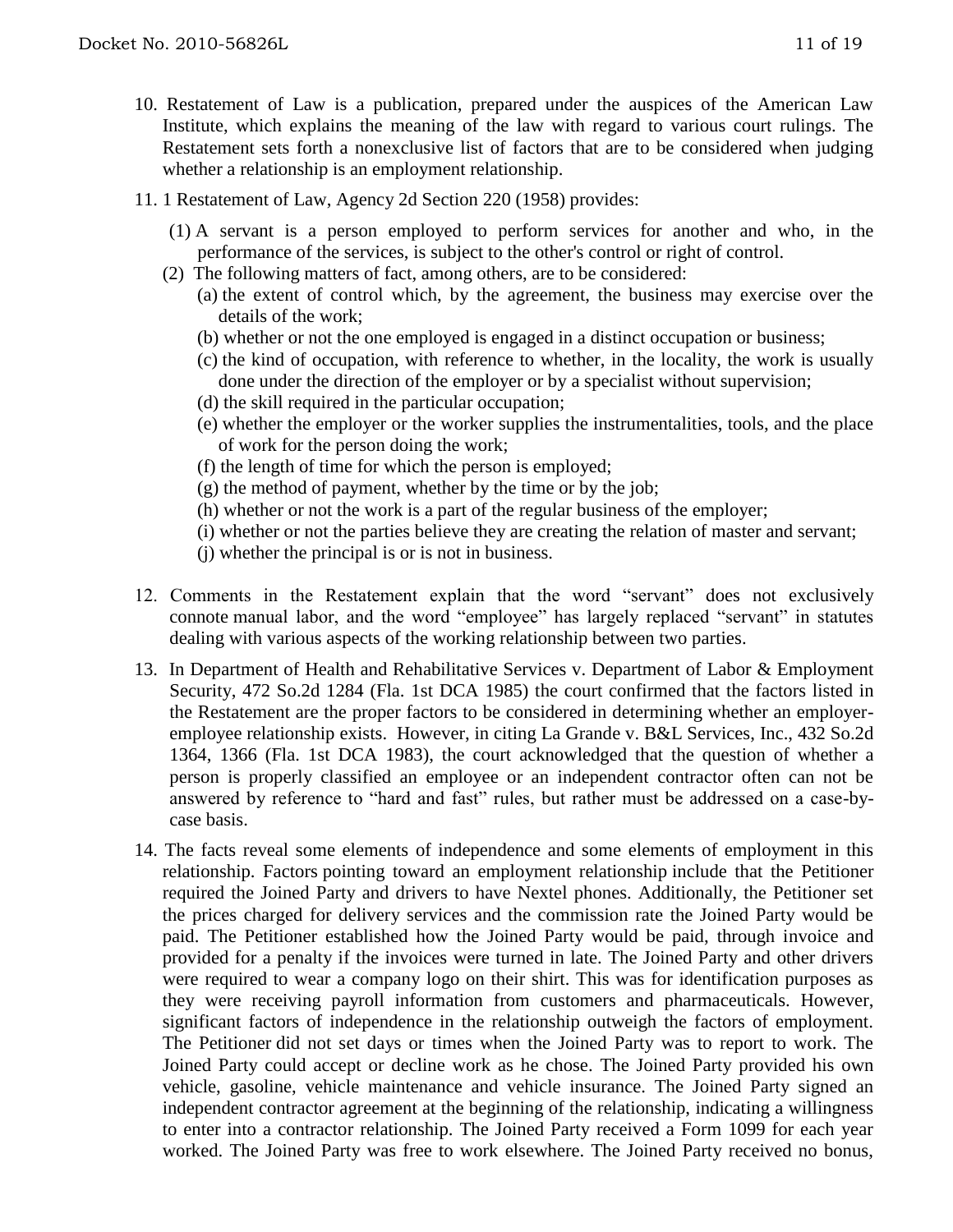vacation or sick pay and was solely responsible for any losses incurred in the scope of making deliveries for the Petitioner.

15. Rule 60BB-2.035(7), Florida Administrative Code, provides that the burden of proof is on the protesting party to establish by a preponderance of the evidence that the determination was in error. The Petitioner demonstrated by a preponderance of the evidence that the Joined Party and other transportation driver/warehouse workers working under the same terms and conditions were independent contractors. In view of the evidence presented, it is concluded that the Petitioner met this burden.

**Recommendation:** It is recommended that the determination dated October 15, 2008, be modified to reflect the class of workers as transportation drivers. It is further recommended that as modified, the determination dated October 15, 2008 be REVERSED.

Respectfully submitted on December 4, 2009.



MAGNUS HINES III, Special Deputy Office of Appeals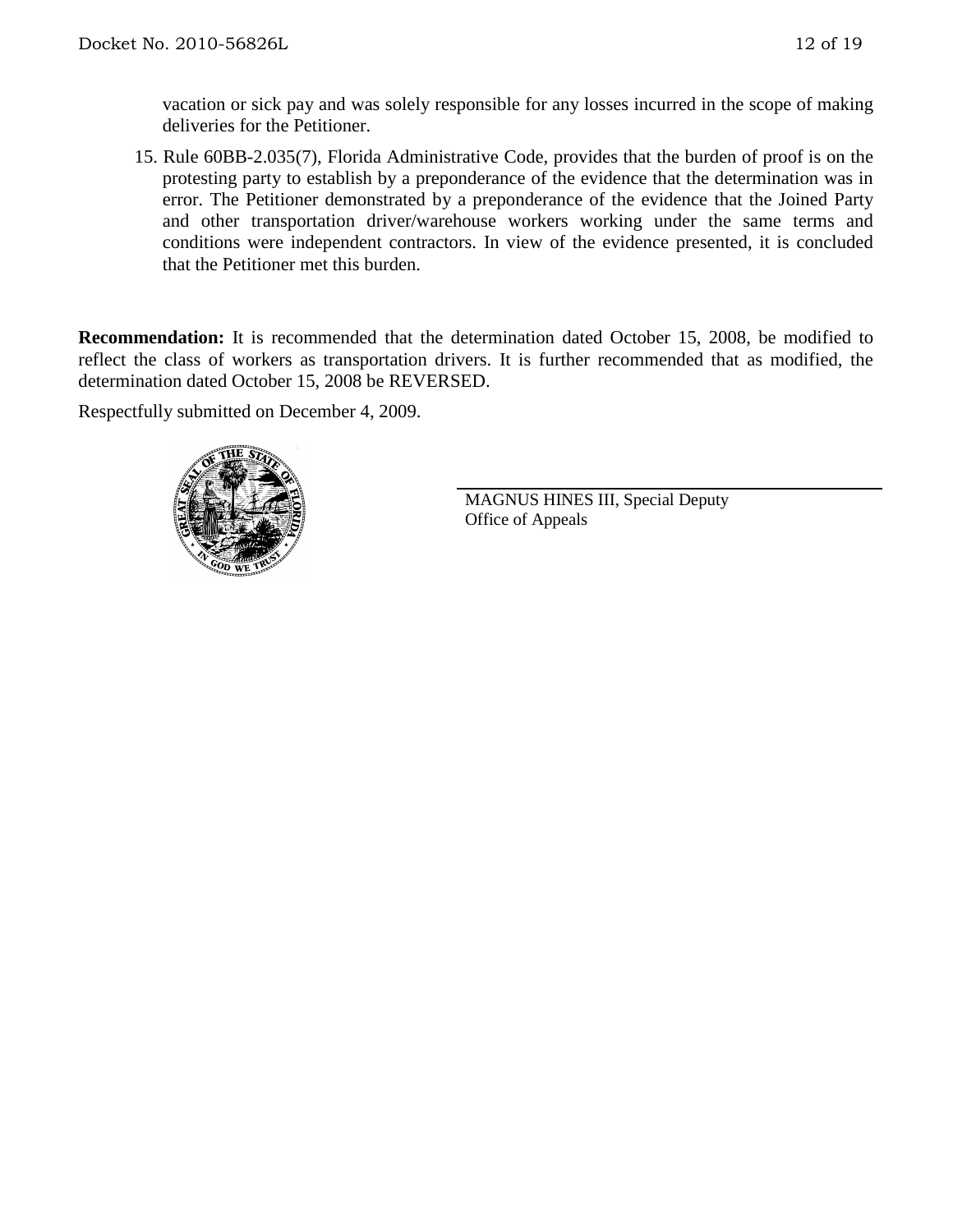## **AGENCY FOR WORKFORCE INNOVATION TALLAHASSEE, FLORIDA**

#### **PETITIONER:**

Employer Account No. - 2781231 LASERSHIP INC 1912 WOODFORD RD VIENNA VA 22182-3700

**RESPONDENT:** State of Florida AGENCY FOR WORKFORCE INNOVATION c/o Department of Revenue

#### **PROTEST OF LIABILITY DOCKET NO. 2008-124401L**

## **REMAND ORDER**

This matter comes before me for final Agency Order.

The issue before me is whether services performed for the Petitioner by the Joined Party and other individuals working as transportation/driver and warehouse workers, constitute insured employment pursuant to Sections 443.036(19), 443.036(21); 443.1216, Florida Statutes, and if so, the effective date of the liability.

A complete review of the hearing record establishes that the case must be remanded due to procedural error. Section 120.57(1)(l) of the Florida Statutes provides that the Agency may not reject or modify the findings of fact unless the agency first determines from a review of the entire record, and states with particularity in the order, that the findings of fact were not based upon competent substantial evidence or that the proceedings on which the findings were based did not comply with essential requirements of law. Section 120.57(1)(b) of the Florida Statutes also provides that all parties shall have an opportunity to respond, to present evidence and argument on all issues involved, to conduct crossexamination and submit rebuttal evidence, to submit proposed findings of facts and orders, to file exceptions to the presiding officer's recommended order, and to be represented by counsel or other qualified representative. The record reflects that the Joined Party was not given an opportunity to crossexamine the testimony of all witnesses. The failure to comply with Section 120.57(1)(b), Florida Statutes,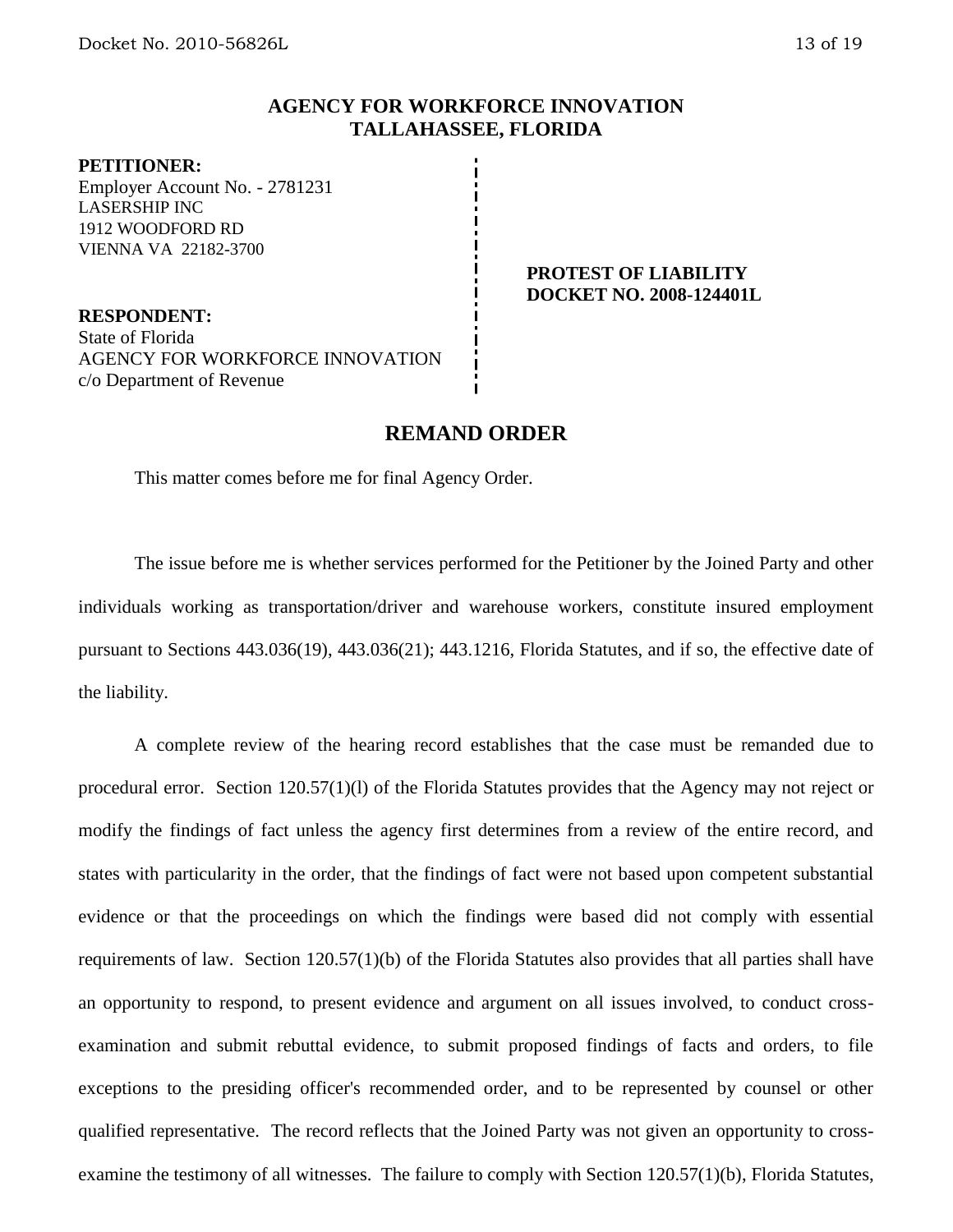is a failure to comply with the essential requirements of law and requires remanding of the case for further proceedings under Section 120.57(1)(l), Florida Statutes.

In consideration thereof, it is ORDERED that the case is remanded to allow the Joined Party the opportunity to cross-examine witnesses and provide rebuttal testimony. The Special Deputy will also allow any further cross-examination and rebuttal testimony as is appropriate from the other parties. Upon conclusion of the hearing, the Special Deputy will issue a new Recommended Order based on the complete record of the hearing.

DONE and ORDERED at Tallahassee, Florida, this **\_\_\_\_\_** day of **October, 2009**.



TOM CLENDENNING Director, Unemployment Compensation Services AGENCY FOR WORKFORCE INNOVATION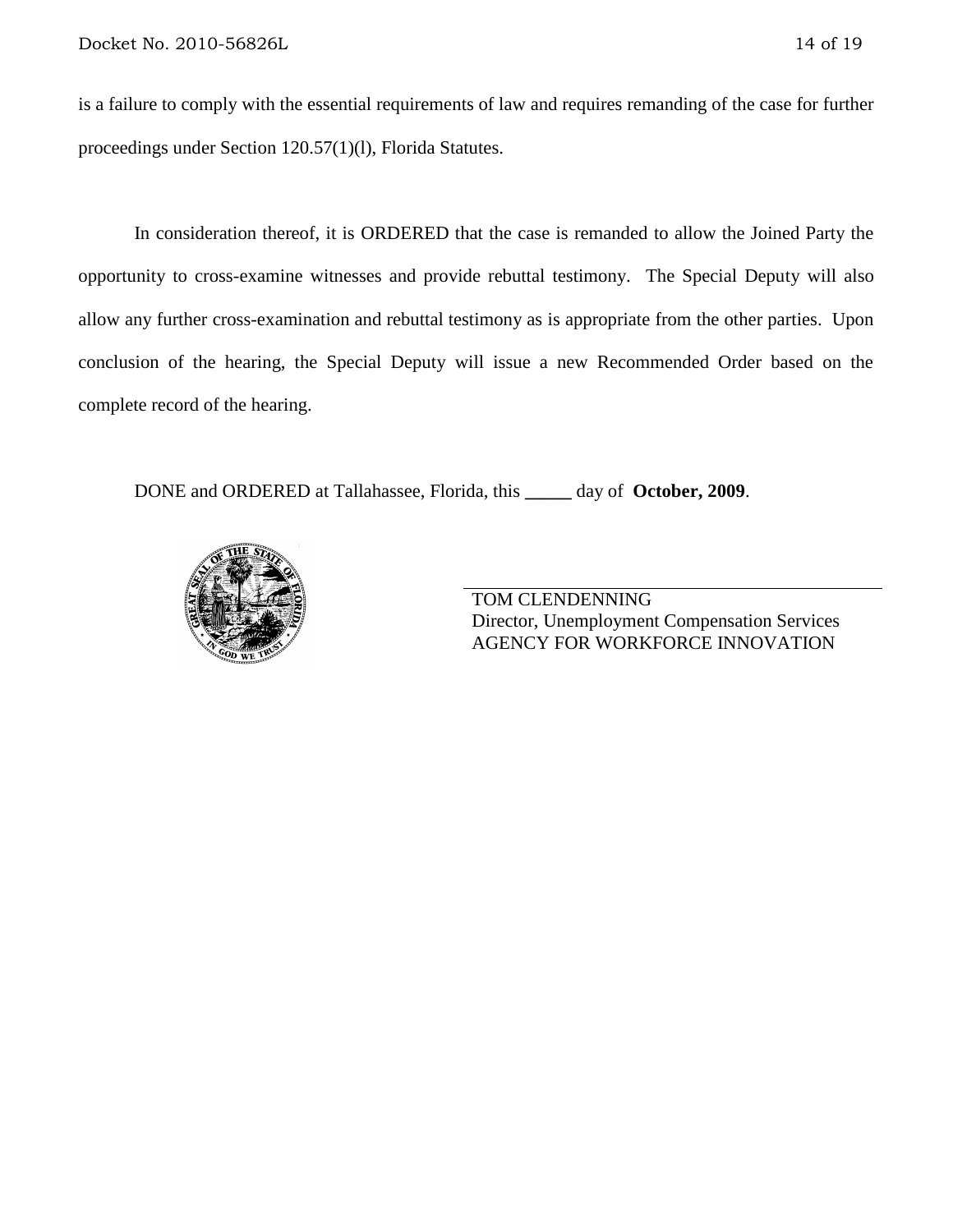Copies mailed to: Petitioner Respondent Joined Party:

#### REINALDO BARRETO 6805 WEST 3RD COURT #303 HIALEAH FL 33014

ALACHUA TAX OFFICE ATTN: JOHN HAMPTON 14107 US HWY 441 #100 ALACHUA FL 32615-6378

DEPARTMENT OF REVENUE ATTN: ELIZABETH BURNSED LAKE CITY SERVICE CENTER 1401 US HWY 90 WEST STE 100 LAKE CITY FL 32055

**CONSULTECH** ATTN: PAUL ROSANO 176 WASHINGTON AVENUE ALBANY NY 12210-2304

DEPARTMENT OF REVENUE ATTN: DENNIS FINKEY - BUILDING G 5050 WEST TENNESSEE STREET TALLAHASSEE FL 32399-0100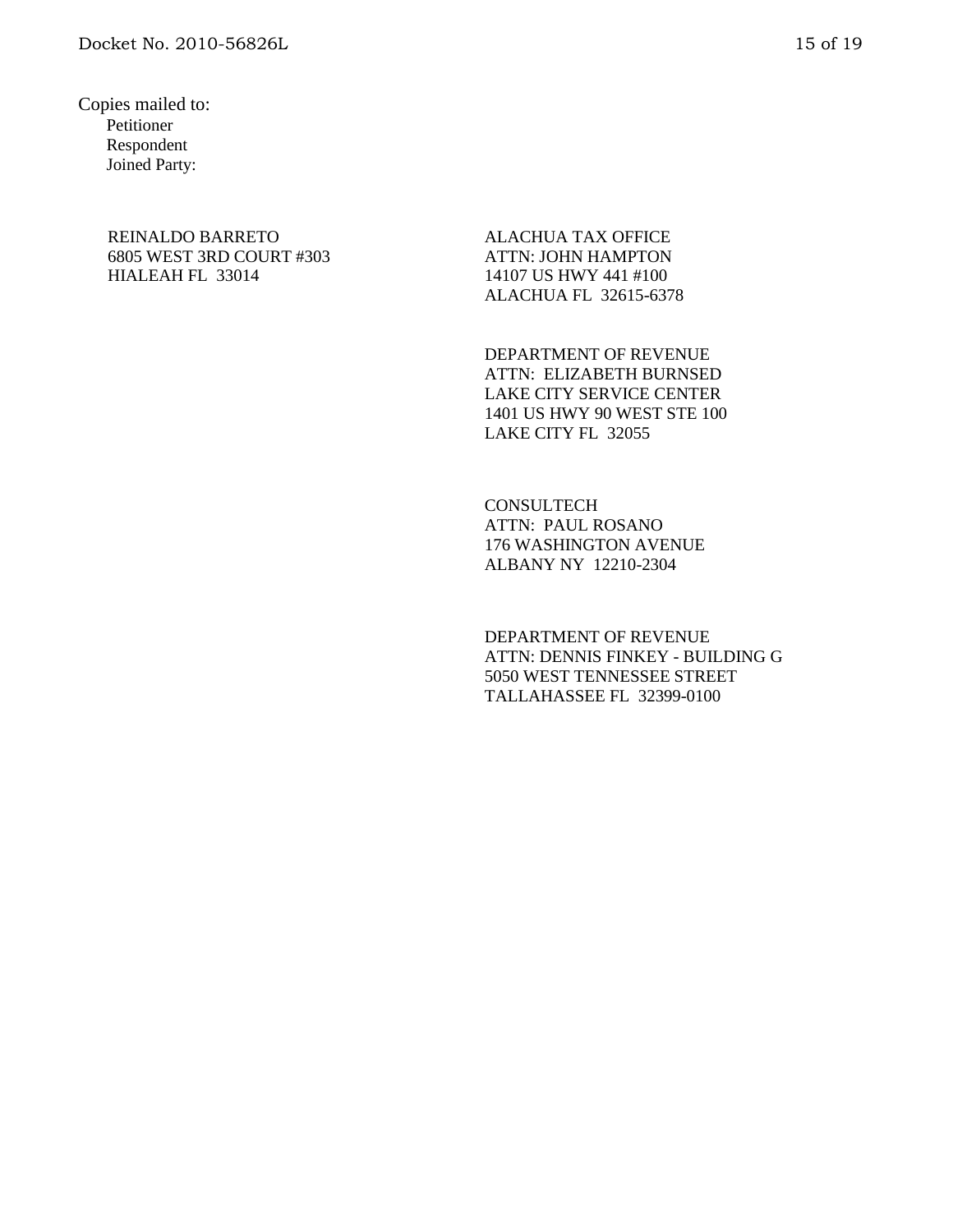# **AGENCY FOR WORKFORCE INNOVATION**

**Office of Appeals**

MSC 347 Caldwell Building 107 East Madison Street Tallahassee FL 32399-4143

### **PETITIONER:**

Employer Account No. - 2781231 LASERSHIP INC 1912 WOODFORD RD VIENNA VA 22182-3700

> **PROTEST OF LIABILITY DOCKET NO. 2008-124401L**

# **RESPONDENT:**

State of Florida Agency for Workforce Innovation c/o Department of Revenue

# **RECOMMENDED ORDER OF SPECIAL DEPUTY**

TO: Director, Unemployment Compensation Services Agency for Workforce Innovation

This matter comes before the undersigned Special Deputy pursuant to the Petitioner's protest of the Respondent's determination dated October 15, 2008.

After due notice to both parties, a telephone hearing was held on February 10, 2009. The Petitioner was represented by an unemployment services representative. The Respondent was represented by a Revenue Administrator from the Department of Revenue. The Joined Party represented himself.

The record of the case, including the recording of the hearing and any exhibits submitted in evidence, is herewith transmitted. Proposed Findings of Fact and/or Conclusions of Law were not received.

**Issue:** Whether services performed for the Petitioner by the Joined Party and other individuals working as transportation driver/warehouse workers, constitute insured employment pursuant to Sections 443.036(19), 443.036(21); 443.1216, Florida Statutes, and if so, the effective date of the liability.

### **Findings of Fact:**

1. The Petitioner is a corporation in business in Florida as a transportation broker since 2007. The Petitioner provides drivers for over 150 companies. The Joined Party was one of approximately 20 drivers providing the work under the same terms and conditions. The Petitioner would inform drivers through a dispatcher about potential work through Nextel phone. Each driver was required to have their own Nextel phone. The Joined Party and other drivers rented the Nextel phones from the Petitioner if they did not have one of their own. The drivers would respond to the Petitioner to accept the jobs as they were available. At the beginning of the association, the Joined Party signed an independent contractor agreement on July 30, 2007.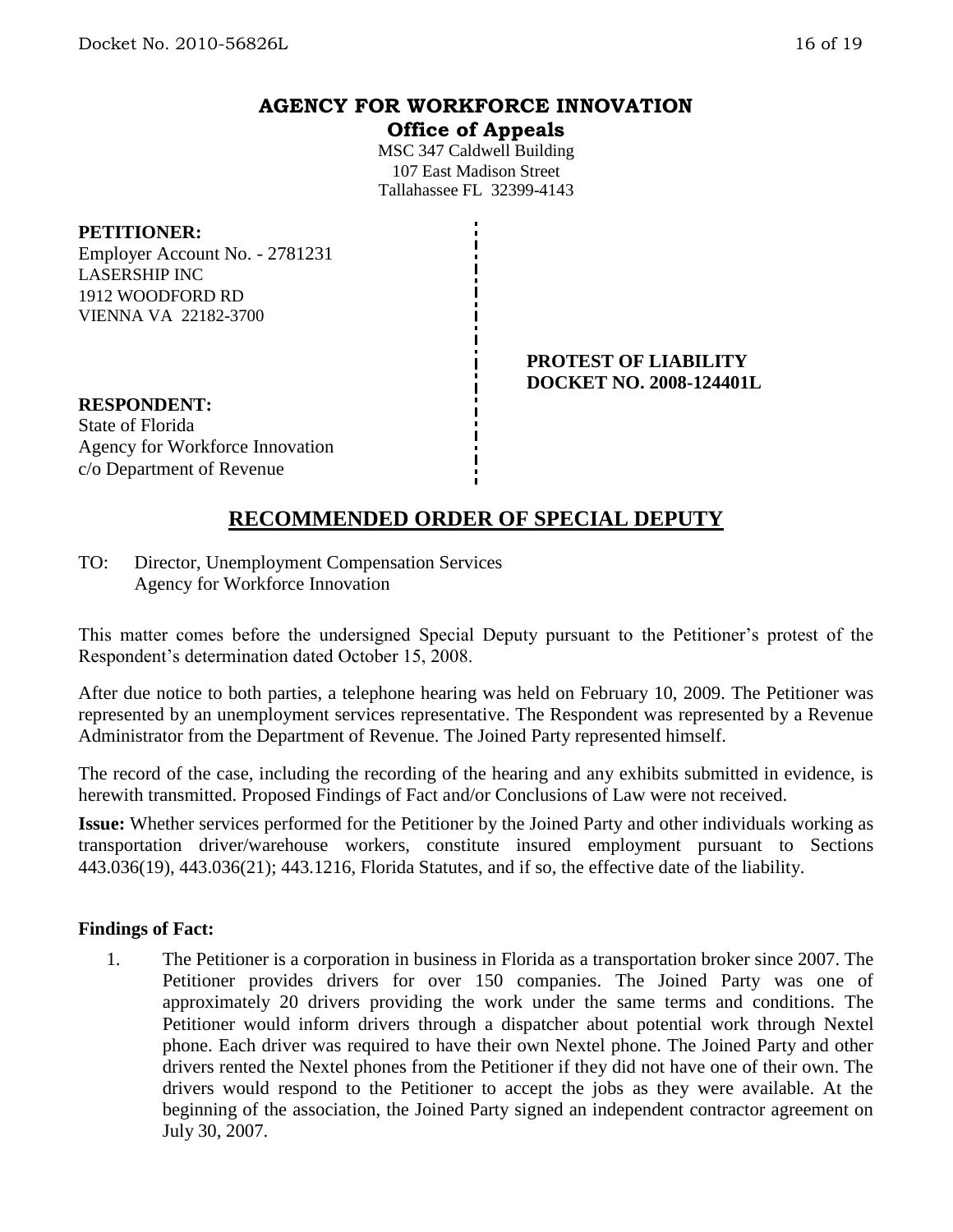- 2. Provided in the agreement signed on July 30, 2007, the Joined Party was free to accept jobs from other transportation companies. The Petitioner provided potential jobs and the Joined Party was free to accept or reject work at his own discretion. The Joined Party determined the route he would take to complete deliveries. The Joined Party provided his own vehicle, gasoline, was required to provide his own liability insurance, and was responsible for servicing the vehicle he used to make deliveries.
- 3. Also provided in the agreement, the Joined Party was free to hire other drivers to complete deliveries and did not have to personally render services. Either party was allowed to terminate the agreement by providing 30 days prior notice. The Joined Party was not required to have any specific company logo on his vehicle.
- 4. The Petitioner did not monitor the Joined Party's performance and only knew how the Joined Party was performing through customer feedback. The Petitioner did not provide any workers' compensation coverage to the Joined Party. The Joined Party was paid his commissions through a payroll company that had a contract with the Petitioner.
- 5. The Joined Party had no set hours with the Petitioner. The Joined Party was paid 50% of the customers' invoice for the delivery. The Petitioner set the commission rate through "industry standard." The Petitioner determined the fee charged to customers for delivery services. The Joined Party was required to provide the invoices by 12:00 p.m. the day after performing the services or incur a \$10.00 penalty. The Joined Party and other drivers were required to wear the Petitioner's logo on their shirts when making deliveries. The Joined Party often picked up payroll or transported pharmaceuticals. The Joined Party was required to repair any problems with the deliveries or transport without additional compensation.
- 6. The Joined Party stopped working for the Petitioner around October 2007. The Petitioner did not pay the Joined Party any type of bonus, holiday pay, or sick pay. The Joined Party received a Form 1099 for each year worked.

## **Conclusions of Law:**

- 7. The issue in this case, whether services performed for the Petitioner by transportation driver/warehouse workers constitute employment subject to the Florida Unemployment Compensation Law, is governed by Chapter 443, Florida Statutes. Section 443.1216(1)(a)2., Florida Statutes, provides that employment subject to the chapter includes service performed by individuals under the usual common law rules applicable in determining an employeremployee relationship.
- 8. The Supreme Court of the United States held that the term "usual common law rules" is to be used in a generic sense to mean the "standards developed by the courts through the years of adjudication." United States v. W.M. Webb, Inc., 397 U.S. 179 (1970).
- 9. The Supreme Court of Florida adopted and approved the tests in 1 Restatement of Law, Agency 2d Section 220 (1958), for use to determine if an employment relationship exists. See Cantor v. Cochran, 184 So.2d 173 (Fla. 1966); Miami Herald Publishing Co. v. Kendall, 88 So.2d 276 (Fla. 1956); Mangarian v. Southern Fruit Distributors, 1 So.2d 858 (Fla. 1941); see also Kane Furniture Corp. v. R. Miranda, 506 So2d 1061 (Fla. 2d DCA 1987).
- 10. Restatement of Law is a publication, prepared under the auspices of the American Law Institute, which explains the meaning of the law with regard to various court rulings. The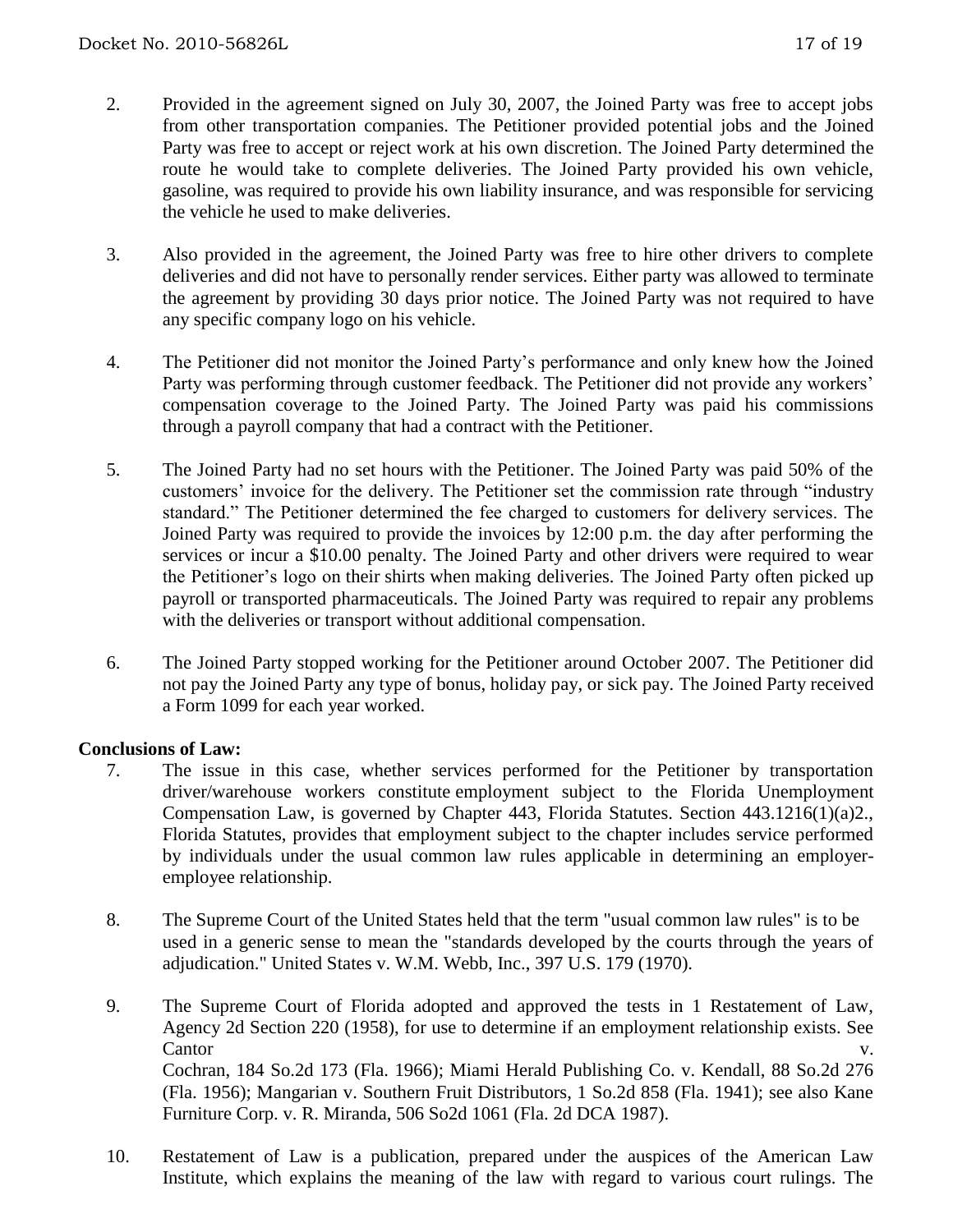- 11. 1 Restatement of Law, Agency 2d Section 220 (1958) provides:
	- (1) A servant is a person employed to perform services for another and who, in the performance of the services, is subject to the other's control or right of control.
	- (2) The following matters of fact, among others, are to be considered:
		- (a) the extent of control which, by the agreement, the business may exercise over the details of the work;
		- (b) whether or not the one employed is engaged in a distinct occupation or business;
		- (c) the kind of occupation, with reference to whether, in the locality, the work is usually done under the direction of the employer or by a specialist without supervision;
		- (d) the skill required in the particular occupation;
		- (e) whether the employer or the worker supplies the instrumentalities, tools, and the place of work for the person doing the work;
		- (f) the length of time for which the person is employed;
		- (g) the method of payment, whether by the time or by the job;
		- (h) whether or not the work is a part of the regular business of the employer;
		- (i) whether or not the parties believe they are creating the relation of master and servant;
		- (j) whether the principal is or is not in business.
- 12. Comments in the Restatement explain that the word "servant" does not exclusively connote manual labor, and the word "employee" has largely replaced "servant" in statutes dealing with various aspects of the working relationship between two parties.
- 13. In Department of Health and Rehabilitative Services v. Department of Labor & Employment Security, 472 So.2d 1284 (Fla. 1<sup>st</sup> DCA 1985) the court confirmed that the factors listed in the Restatement are the proper factors to be considered in determining whether an employeremployee relationship exists. However, in citing La Grande v. B&L Services, Inc., 432 So.2d 1364, 1366 (Fla. 1<sup>st</sup> DCA 1983), the court acknowledged that the question of whether a person is properly classified an employee or an independent contractor often can not be answered by reference to "hard and fast" rules, but rather must be addressed on a case-by-case basis.
- 14. The facts reveal some elements of independence and some elements of employment in this relationship. Factors pointing toward an employment relationship include that the Petitioner required the Joined Party and drivers to have Nextel phones. Additionally, the Petitioner set the prices charged for delivery services and the commission rate the Joined Party would be paid. The Petitioner established how the Joined Party would be paid, through invoice and provided for a penalty if the invoices were turned in late. The Joined Party and other drivers were required to wear a company logo on their shirt. This was for identification purposes as they were receiving payroll information from customers and pharmaceuticals. However, significant factors of independence in the relationship outweigh the factors of employment. The Petitioner did not set days or times when the Joined Party was to report to work. The Joined Party could accept or decline work as he chose. The Joined Party provided his own vehicle, gasoline, vehicle maintenance and vehicle insurance. The Joined Party signed an independent contractor agreement at the beginning of the relationship, indicating a willingness to enter into a contractor relationship. The Joined Party received a Form 1099 for each year worked. The Joined Party was free to work elsewhere. The Joined Party received no bonus,